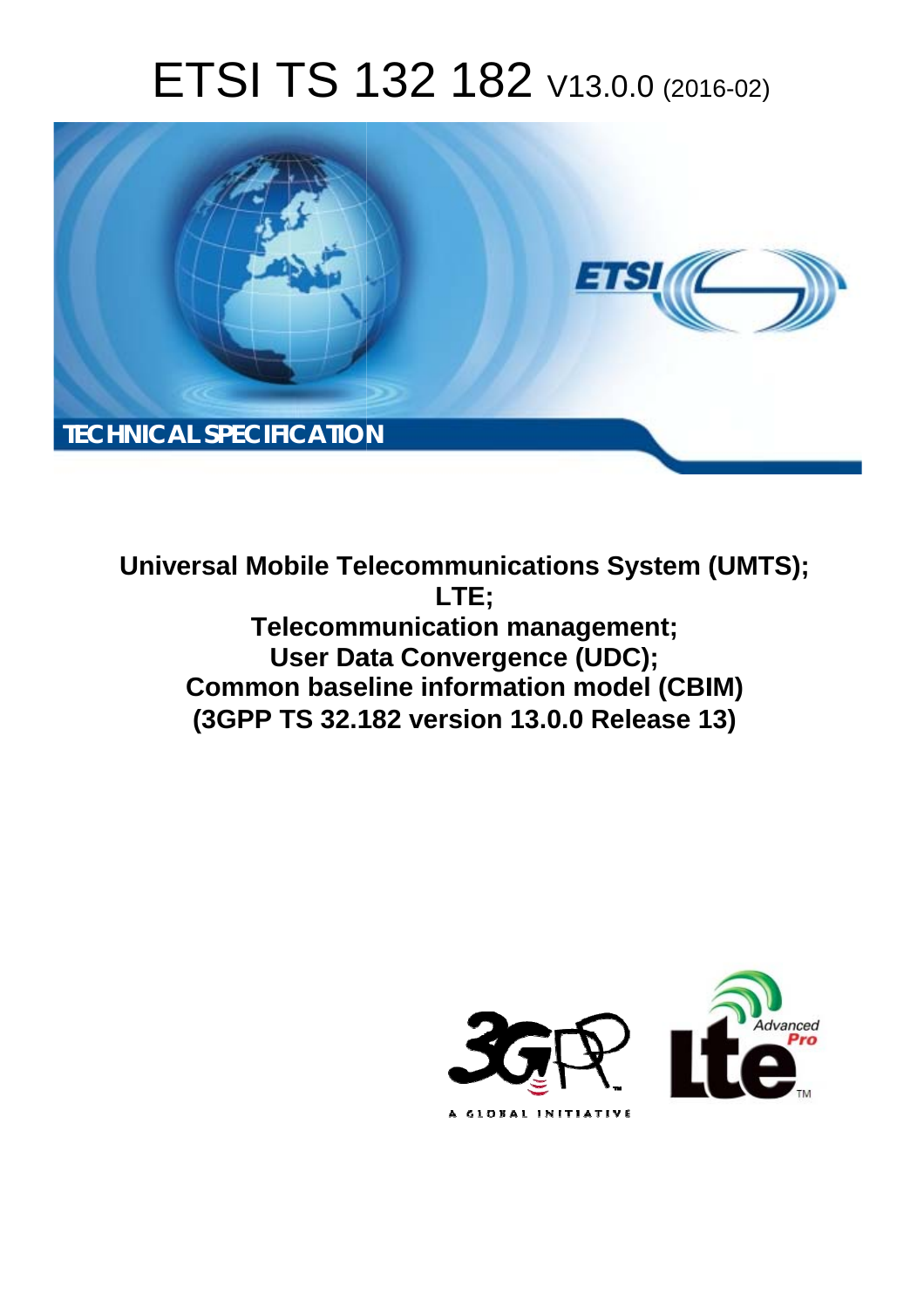Reference RTS/TSGS-0532182vd00

> Keywords LTE,UMTS

#### *ETSI*

#### 650 Route des Lucioles F-06921 Sophia Antipolis Cedex - FRANCE

Tel.: +33 4 92 94 42 00 Fax: +33 4 93 65 47 16

Siret N° 348 623 562 00017 - NAF 742 C Association à but non lucratif enregistrée à la Sous-Préfecture de Grasse (06) N° 7803/88

#### *Important notice*

The present document can be downloaded from: <http://www.etsi.org/standards-search>

The present document may be made available in electronic versions and/or in print. The content of any electronic and/or print versions of the present document shall not be modified without the prior written authorization of ETSI. In case of any existing or perceived difference in contents between such versions and/or in print, the only prevailing document is the print of the Portable Document Format (PDF) version kept on a specific network drive within ETSI Secretariat.

Users of the present document should be aware that the document may be subject to revision or change of status. Information on the current status of this and other ETSI documents is available at <http://portal.etsi.org/tb/status/status.asp>

If you find errors in the present document, please send your comment to one of the following services: <https://portal.etsi.org/People/CommiteeSupportStaff.aspx>

#### *Copyright Notification*

No part may be reproduced or utilized in any form or by any means, electronic or mechanical, including photocopying and microfilm except as authorized by written permission of ETSI.

The content of the PDF version shall not be modified without the written authorization of ETSI. The copyright and the foregoing restriction extend to reproduction in all media.

> © European Telecommunications Standards Institute 2016. All rights reserved.

**DECT**TM, **PLUGTESTS**TM, **UMTS**TM and the ETSI logo are Trade Marks of ETSI registered for the benefit of its Members. **3GPP**TM and **LTE**™ are Trade Marks of ETSI registered for the benefit of its Members and of the 3GPP Organizational Partners.

**GSM**® and the GSM logo are Trade Marks registered and owned by the GSM Association.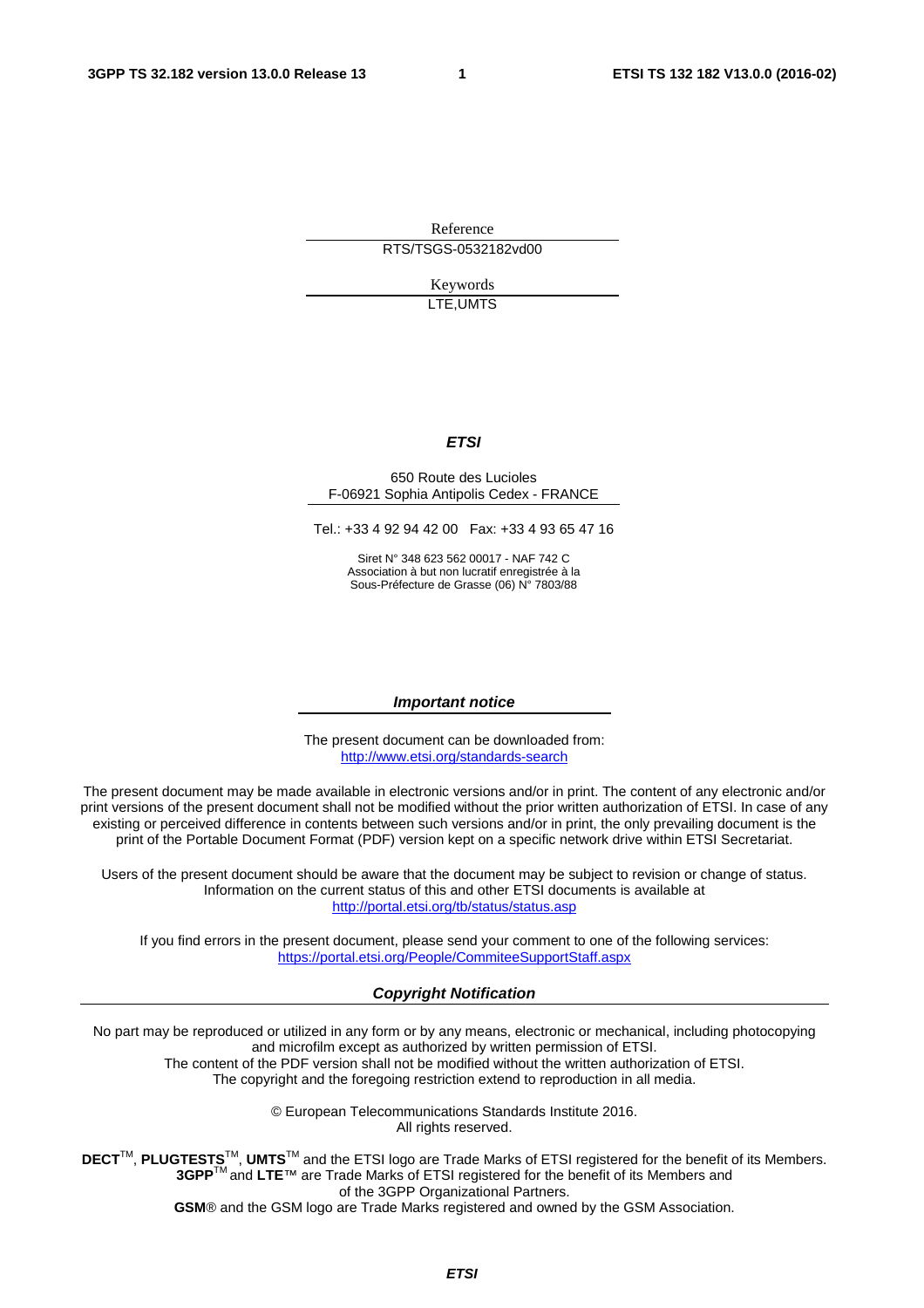# Intellectual Property Rights

IPRs essential or potentially essential to the present document may have been declared to ETSI. The information pertaining to these essential IPRs, if any, is publicly available for **ETSI members and non-members**, and can be found in ETSI SR 000 314: *"Intellectual Property Rights (IPRs); Essential, or potentially Essential, IPRs notified to ETSI in respect of ETSI standards"*, which is available from the ETSI Secretariat. Latest updates are available on the ETSI Web server [\(https://ipr.etsi.org/\)](https://ipr.etsi.org/).

Pursuant to the ETSI IPR Policy, no investigation, including IPR searches, has been carried out by ETSI. No guarantee can be given as to the existence of other IPRs not referenced in ETSI SR 000 314 (or the updates on the ETSI Web server) which are, or may be, or may become, essential to the present document.

### Foreword

This Technical Specification (TS) has been produced by ETSI 3rd Generation Partnership Project (3GPP).

The present document may refer to technical specifications or reports using their 3GPP identities, UMTS identities or GSM identities. These should be interpreted as being references to the corresponding ETSI deliverables.

The cross reference between GSM, UMTS, 3GPP and ETSI identities can be found under [http://webapp.etsi.org/key/queryform.asp.](http://webapp.etsi.org/key/queryform.asp)

# Modal verbs terminology

In the present document "**shall**", "**shall not**", "**should**", "**should not**", "**may**", "**need not**", "**will**", "**will not**", "**can**" and "**cannot**" are to be interpreted as described in clause 3.2 of the [ETSI Drafting Rules](http://portal.etsi.org/Help/editHelp!/Howtostart/ETSIDraftingRules.aspx) (Verbal forms for the expression of provisions).

"**must**" and "**must not**" are **NOT** allowed in ETSI deliverables except when used in direct citation.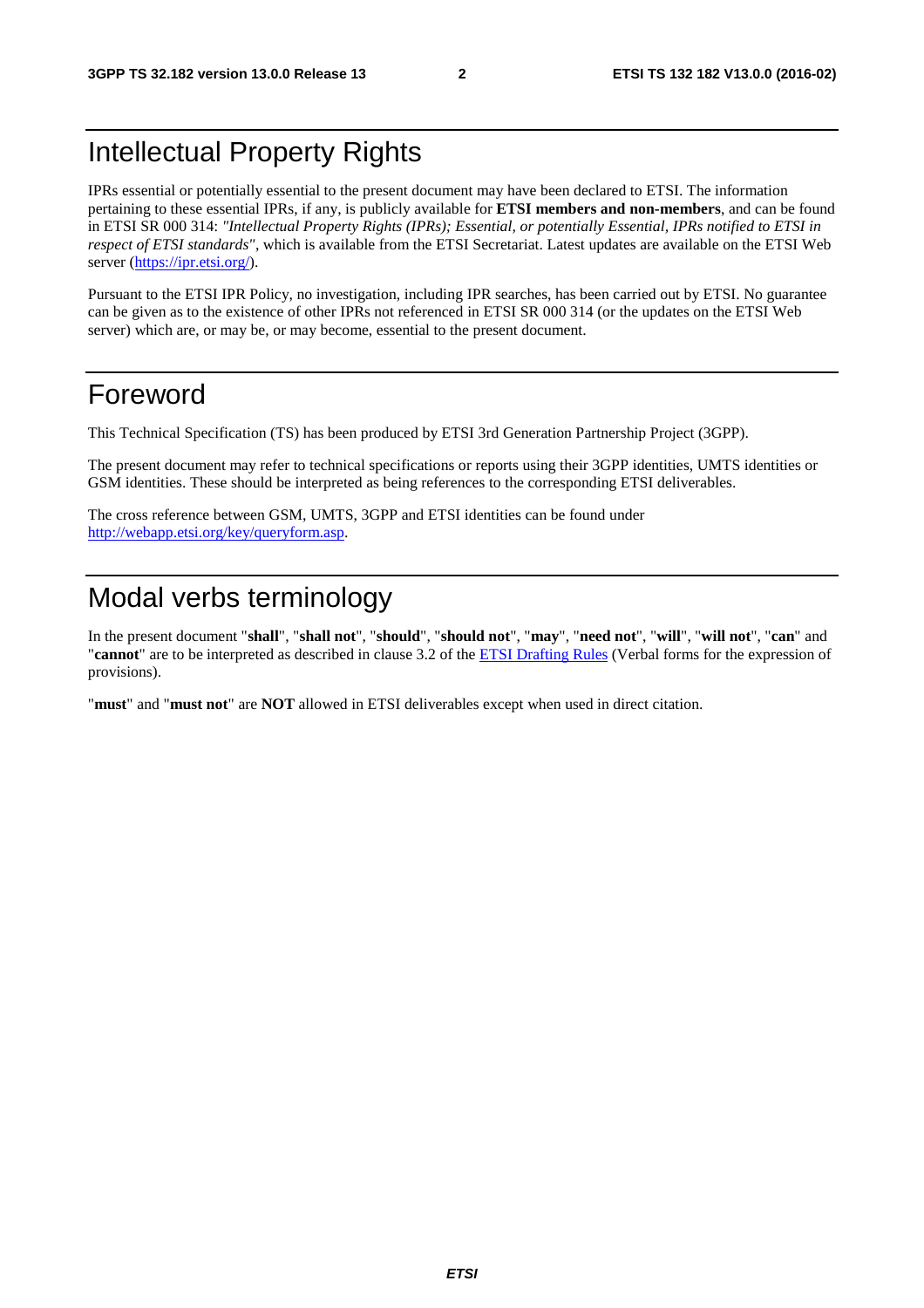$\mathbf{3}$ 

# Contents

| 1          |  |  |  |  |  |
|------------|--|--|--|--|--|
| 2          |  |  |  |  |  |
| 3          |  |  |  |  |  |
| 3.1<br>3.2 |  |  |  |  |  |
| 4          |  |  |  |  |  |
| 5          |  |  |  |  |  |
| 5.1        |  |  |  |  |  |
| 5.2        |  |  |  |  |  |
| 5.2.1      |  |  |  |  |  |
| 5.2.2      |  |  |  |  |  |
| 5.3        |  |  |  |  |  |
| 5.3.1      |  |  |  |  |  |
| 5.3.1.1    |  |  |  |  |  |
| 5.3.2      |  |  |  |  |  |
| 5.3.2.1    |  |  |  |  |  |
| 5.3.3      |  |  |  |  |  |
| 5.3.3.1    |  |  |  |  |  |
| 5.3.4      |  |  |  |  |  |
| 5.3.4.1    |  |  |  |  |  |
| 5.3.5      |  |  |  |  |  |
|            |  |  |  |  |  |
| 5.3.5.1    |  |  |  |  |  |
| 5.3.6      |  |  |  |  |  |
| 5.3.6.1    |  |  |  |  |  |
| 5.3.7      |  |  |  |  |  |
| 5.3.7.1    |  |  |  |  |  |
| 5.3.8      |  |  |  |  |  |
| 5.3.8.1    |  |  |  |  |  |
| 5.3.9      |  |  |  |  |  |
| 5.3.9.1    |  |  |  |  |  |
| 5.3.10     |  |  |  |  |  |
| 5.3.10.1   |  |  |  |  |  |
| 5.3.11     |  |  |  |  |  |
| 5.3.11.1   |  |  |  |  |  |
| 5.3.12     |  |  |  |  |  |
| 5.3.12.1   |  |  |  |  |  |
| 5.3.13     |  |  |  |  |  |
| 5.3.13.1   |  |  |  |  |  |
| 5.3.14     |  |  |  |  |  |
| 5.3.14.1   |  |  |  |  |  |
| 5.3.15     |  |  |  |  |  |
| 5.3.15.1   |  |  |  |  |  |
| 5.3.16     |  |  |  |  |  |
| 5.3.16.1   |  |  |  |  |  |
| 5.3.17     |  |  |  |  |  |
| 5.3.17.1   |  |  |  |  |  |
|            |  |  |  |  |  |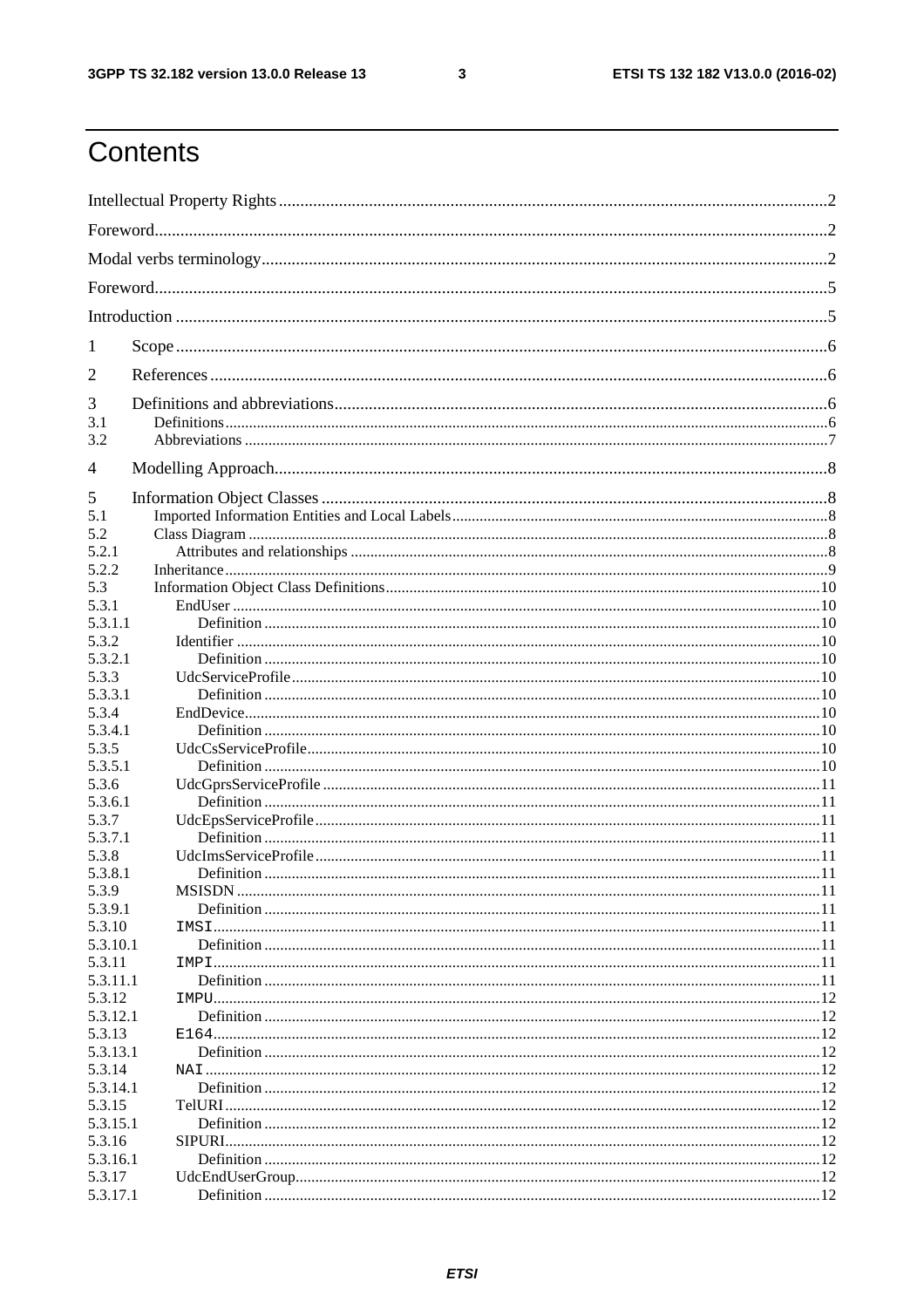$\overline{\mathbf{4}}$ 

| 5.3.18   |                        |  |
|----------|------------------------|--|
| 5.3.18.1 |                        |  |
| 5.4      |                        |  |
| 5.4.1.   |                        |  |
| 5.4.1.1  |                        |  |
| 5.4.2    |                        |  |
| 5.4.2.1  |                        |  |
| 5.4.3    |                        |  |
| 5.4.3.1  |                        |  |
| 5.4.4    |                        |  |
| 5.4.4.1  |                        |  |
| 5.4.5    |                        |  |
| 5.4.5.1  |                        |  |
| 5.4.6    |                        |  |
| 5.4.6.1  |                        |  |
| 5.4.7    |                        |  |
| 5.4.7.1  |                        |  |
| 5.4.8    |                        |  |
| 5.4.8.1  |                        |  |
| 5.4.9    |                        |  |
| 5.4.9.1  |                        |  |
| 5.4.10   |                        |  |
| 5.4.10.1 |                        |  |
| 5.4.11   |                        |  |
| 5.4.11.1 |                        |  |
| 5.4.12   |                        |  |
| 5.4.12.1 |                        |  |
| 5.4.13   |                        |  |
| 5.4.13.1 |                        |  |
| 5.4.14   |                        |  |
| 5.4.14.1 |                        |  |
| 5.4.15   |                        |  |
| 5.4.15.1 |                        |  |
| 5.4.16   |                        |  |
| 5.4.16.1 |                        |  |
| 5.4.17   |                        |  |
| 5.4.17.1 |                        |  |
| 5.4.18   |                        |  |
| 5.4.18.1 | <b>Definition</b>      |  |
| 5.4.19   |                        |  |
| 5.4.19.1 |                        |  |
| 5.4.20   |                        |  |
| 5.4.20.1 |                        |  |
|          |                        |  |
|          | Annex A (informative): |  |
|          |                        |  |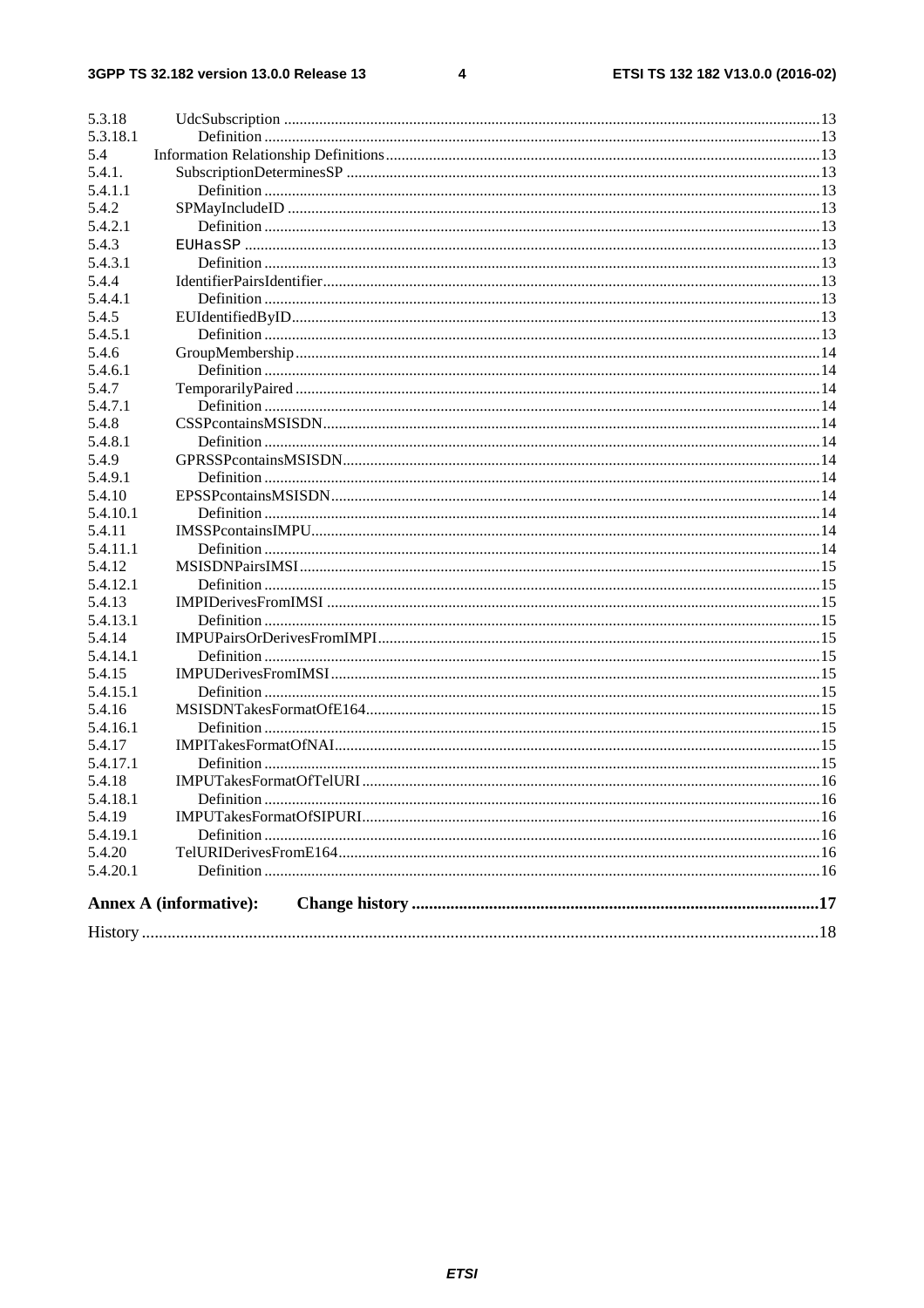### Foreword

This Technical Specification has been produced by the 3<sup>rd</sup> Generation Partnership Project (3GPP).

The contents of the present document are subject to continuing work within the TSG and may change following formal TSG approval. Should the TSG modify the contents of the present document, it will be re-released by the TSG with an identifying change of release date and an increase in version number as follows:

Version x.y.z

where:

- x the first digit:
	- 1 presented to TSG for information;
	- 2 presented to TSG for approval;
	- 3 or greater indicates TSG approved document under change control.
- y the second digit is incremented for all changes of substance, i.e. technical enhancements, corrections, updates, etc.
- z the third digit is incremented when editorial only changes have been incorporated in the document.

### Introduction

User Data Convergence (UDC) presents a layered architecture where user data is accessible at a logically unique repository called User Data Repository (UDR). One or more dataless applications access the user data that is stored in the UDR. In this context, applications can be front ends, for example an HSS-FE or an HLR-FE, or application servers. In order to support UDC, a Common Baseline Information Model is defined in this specification.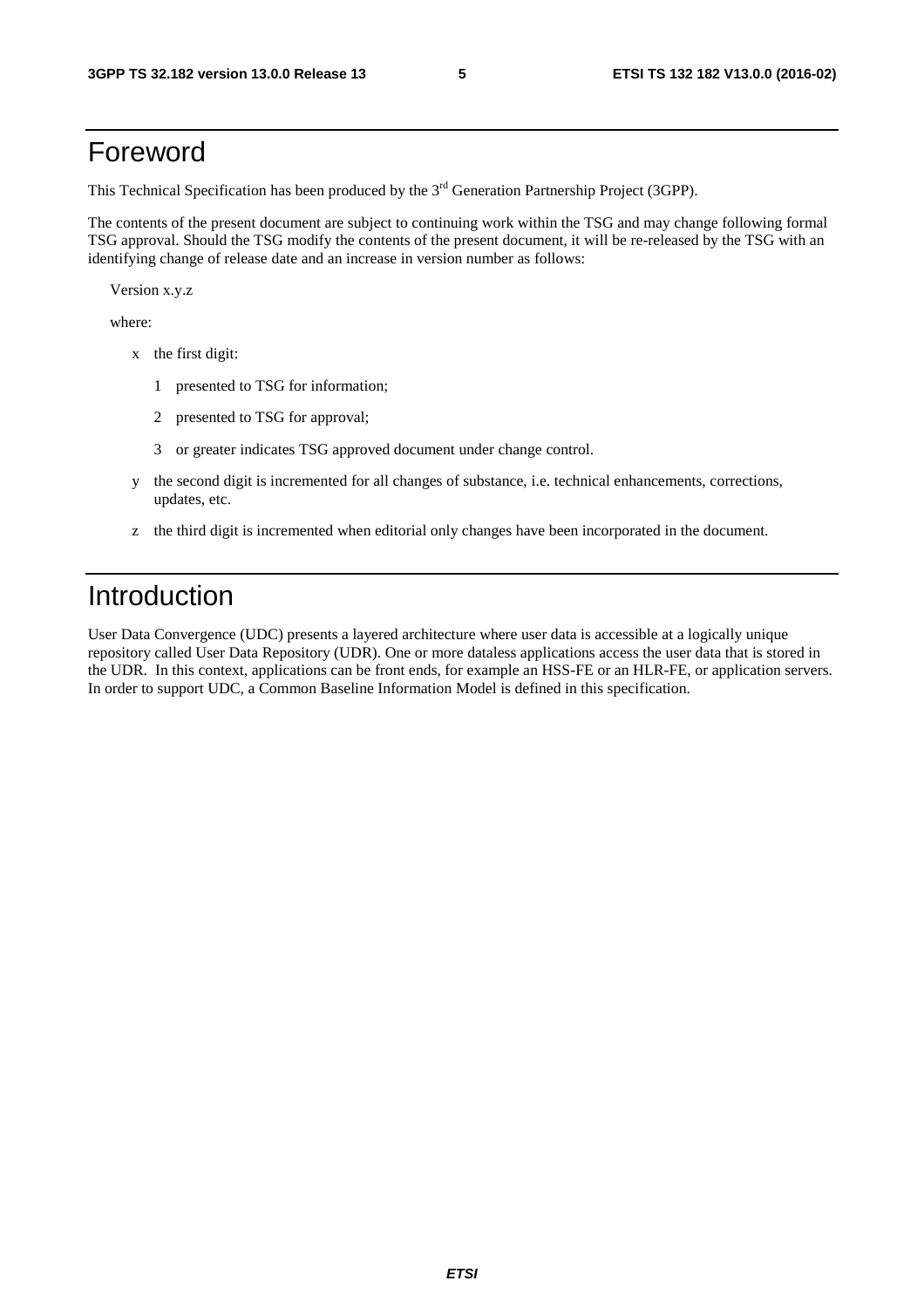### 1 Scope

The present document specifies a Common Baseline Information Model for UDC [2]. This information model denotes an abstract, formal representation of entity types that are common to many applications using the UDR. CBIM describes the basic IOCs of UDC, their properties and their relationships. Detailed requirements for the specification of this Common Baseline Information Model are given in 3GPP TR 22.985 [2] and 3GPP TS 22.101 [3].

From the Common Baseline Information Model specialized information models and data models can be derived. All these derived models are out of the scope of this specification.

### 2 References

The following documents contain provisions which, through reference in this text, constitute provisions of the present document.

- References are either specific (identified by date of publication, edition number, version number, etc.) or non-specific.
- For a specific reference, subsequent revisions do not apply.
- For a non-specific reference, the latest version applies. In the case of a reference to a 3GPP document (including a GSM document), a non-specific reference implicitly refers to the latest version of that document *in the same Release as the present document*.
- [1] 3GPP TR 21.905: "Vocabulary for 3GPP Specifications".
- [2] 3GPP TR 22.985: "Service requirement for the User Data Convergence (UDC)".
- [3] 3GPP TS 22.101: "Service aspects; Service principles".
- [4] 3GPP TS 32.151: "Integration Reference Point (IRP) Information Service (IS) template (Release 8)".
- [5] 3GPP TS 32.152: "Integration Reference Point (IRP) Information Service (IS) Unified Modelling Language (UML) repertoire (Release 8)".
- [6] 3GPP TS 23.003: "Numbering, addressing and identification; (Release 8)".
- [7] 3GPP TS 23.228: "IP Multimedia Subsystem (IMS); Stage 2; (Release 8)".
- [8] ITU-T Recommendation E.164: "The International Public Telecommunication Numbering Plan".
- [9] IETF RFC 4282: "The Network Access Identifier".
- [10] IETF RFC 3966: "The tel URI for Telephone Numbers".
- [11] IETF RFC 3261: "SIP: Session Initiation Protocol".
- [12] 3GPP TS 32.181: "User Data Convergence; Framework for Model Handling and Management".

### 3 Definitions and abbreviations

### 3.1 Definitions

For the purposes of the present document, the terms and definitions given in TR 21.905 [1] and the following apply. A term defined in the present document takes precedence over the definition of the same term, if any, in TR 21.905 [1].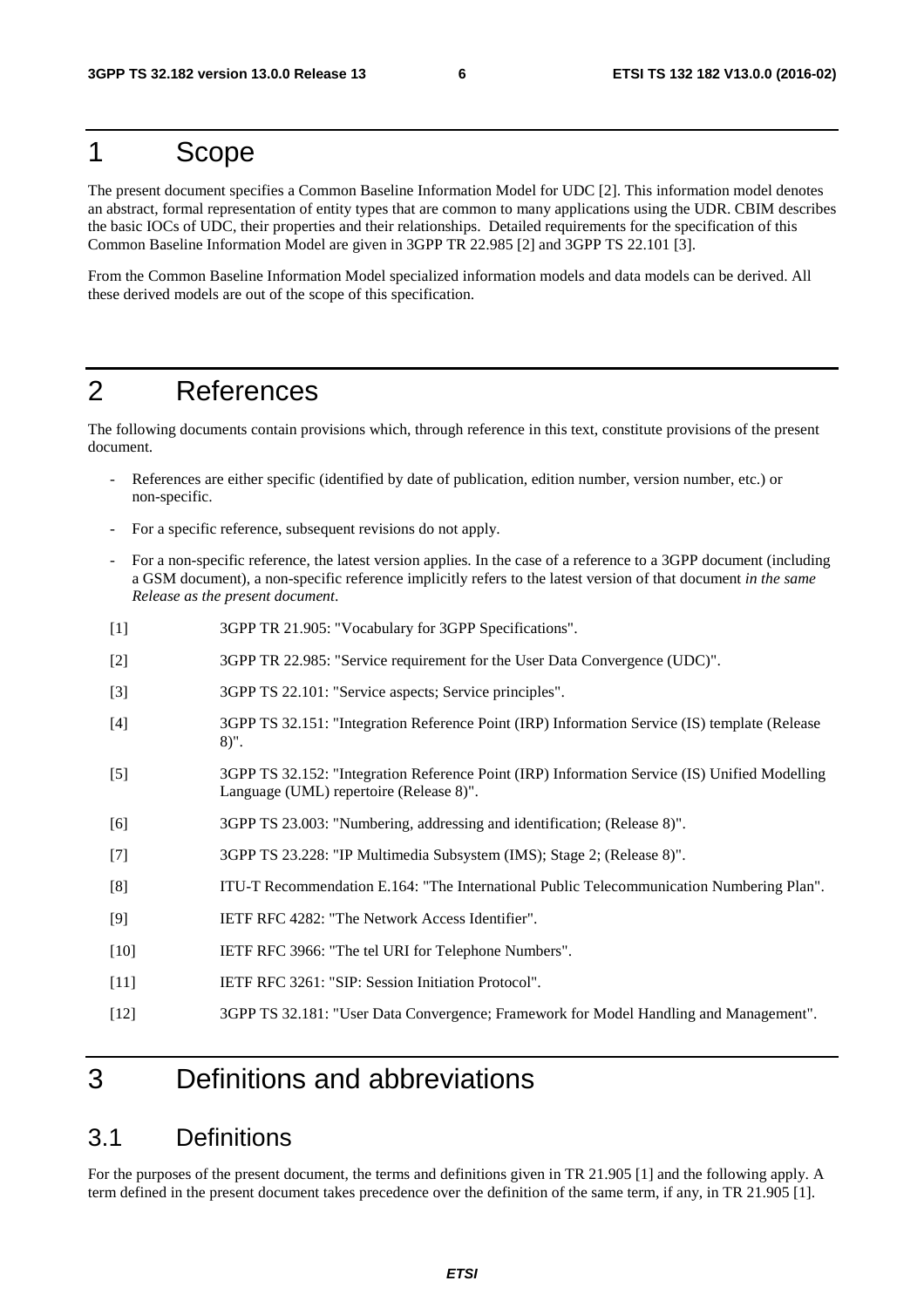**Common Baseline Information Model:** an abstract, formal representation of entity types common to many applications using the UDR. CBIM describes the basic IOCs of UDC, their properties and their relationships, so that these IOCs constitute the baseline for any given application. Therefore, CBIM provides flexibility (in its data structure and content), extensibility and multi-application approach. In particular, CBIM provides support for the concepts of Subscription, Service Profile, End User, Identifiers, End User Group, and End Device, among others. CBIM does not define the models that are associated with each application and that are under their responsibility.

### 3.2 Abbreviations

For the purposes of the present document, the abbreviations given in TR 21.905 [1] and the following apply. An abbreviation defined in the present document takes precedence over the definition of the same abbreviation, if any, in TR 21.905 [1].

| <b>CBIM</b>   | <b>Common Baseline Information Model</b>        |
|---------------|-------------------------------------------------|
| UE            | User Equipment                                  |
| FE            | <b>Front End</b>                                |
| <b>IRP</b>    | <b>Integration Reference Point</b>              |
| <b>IMPI</b>   | IP Multimedia Private User Identity             |
| <b>IMPU</b>   | IP Multimedia Public User Identity              |
| <b>IMS</b>    | IP Multimedia Subsystem                         |
| <b>IMSI</b>   | <b>International Mobile Subscriber Identity</b> |
| <b>ISDN</b>   | <b>Integrated Services Digital Network</b>      |
| IS.           | <b>Information Service</b>                      |
| <b>ISIM</b>   | <b>IM Services Identity Module</b>              |
| <b>MSISDN</b> | Mobile Subscriber ISDN Number                   |
| <b>NAI</b>    | Network Access Identifier                       |
| <b>UDC</b>    | User Data Convergence                           |
| <b>UDR</b>    | User Data Repository                            |
| UML           | Unified Modelling Language                      |
| URI           | <b>Uniform Resource Identifier</b>              |
|               |                                                 |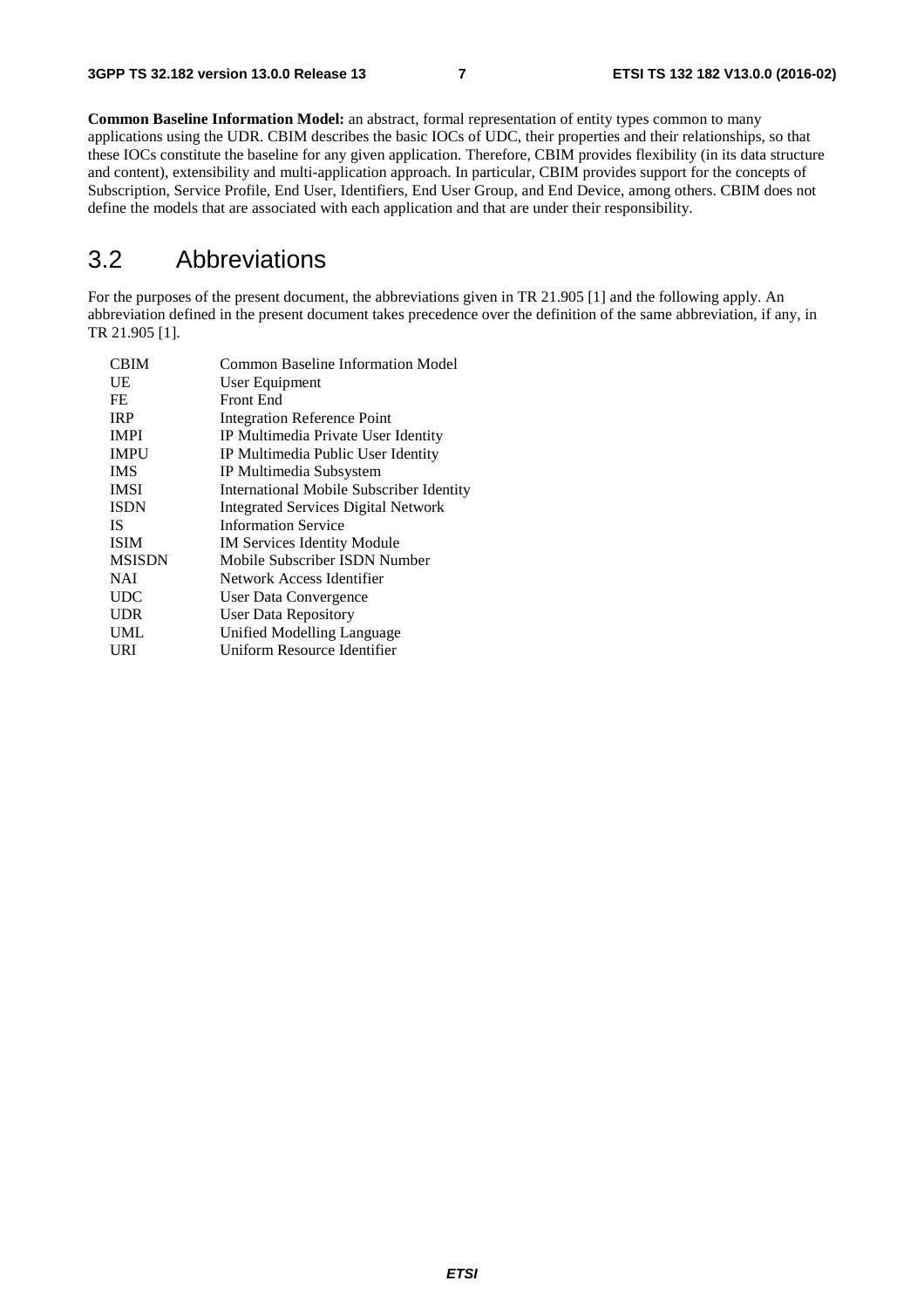## 4 Modelling Approach

The CBIM is not an Integration Reference Point (IRP) as it is not used for a management interface; however this specification follows the IRP IS template specified in 3GPP TS 32.151 [4] and reuses the UML repertoire described in 3GPP TS 32.152 [5].

NOTE: The intention of CBIM is to provide the basic common IOCs of UDC, including their definitions and relationships. Attributes of the IOCs are not intended to be part of this specification.

- 5 Information Object Classes
- 5.1 Imported Information Entities and Local Labels
- 5.2 Class Diagram
- 5.2.1 Attributes and relationships



**Figure 5.2.1-1: UDC CBIM Core View**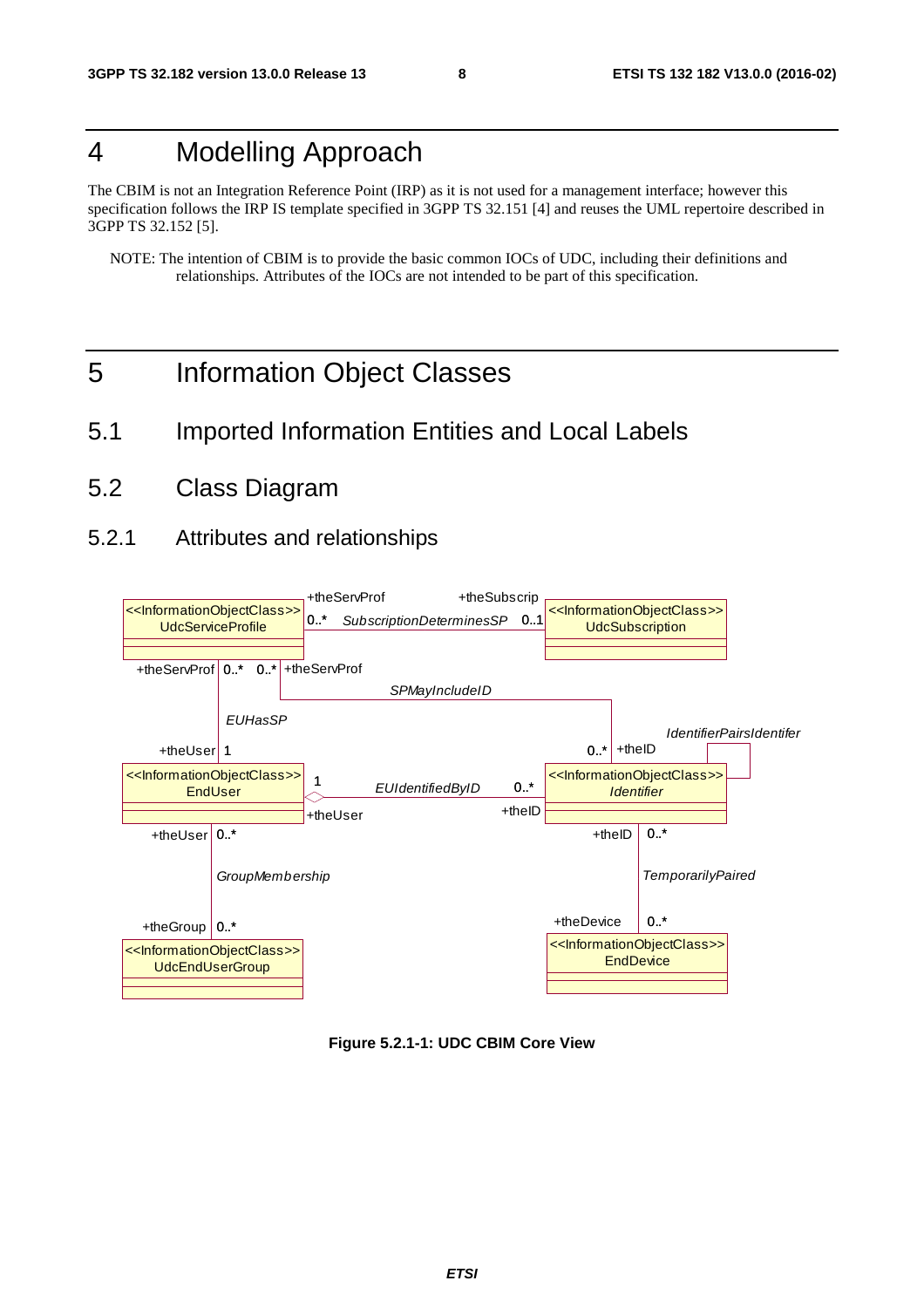

**Figure 5.2.1-2: Identifiers** 





**Figure 5.2.2-1: UdcServiceProfile inheritance** 



**Figure 5.2.2-2: Identifier inheritance**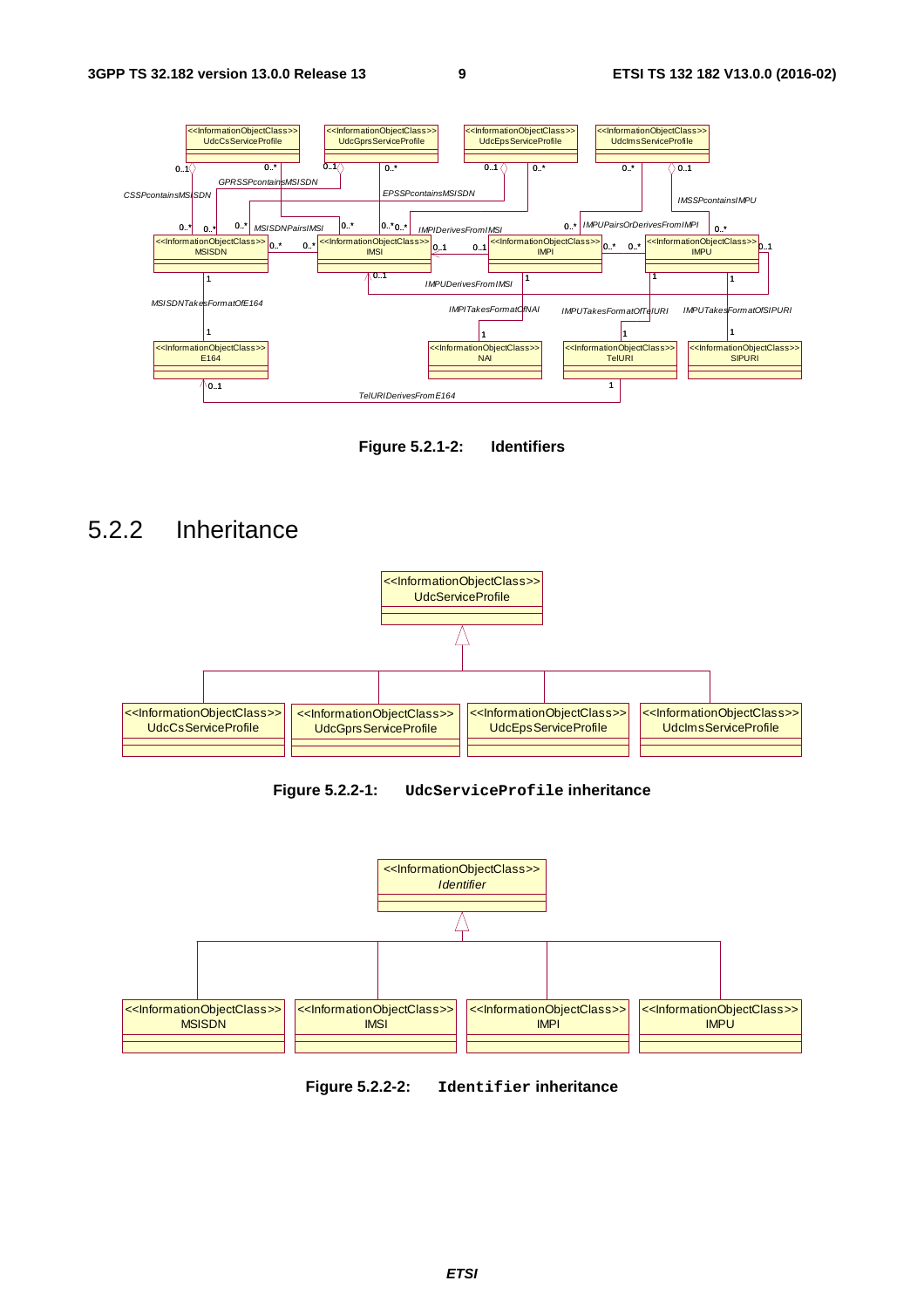### 5.3 Information Object Class Definitions

#### 5.3.1 EndUser

#### 5.3.1.1 Definition

In this context this object class represents an End User (as per 3GPP TS 21.905 [1]). This class represents the view that the telecommunication network has about the end user and contains the valid parameters that define the End User from UDC point of view. An EndUser object class has an End-User Identity attribute (EUI), which is described in 3GPP TS 21.905 [1].

#### 5.3.2 Identifier

#### 5.3.2.1 Definition

This abstract object class represents an end user identifier that is used within the network so that the different network functionalities can be used (mobility management, authentication, and service usage). This is an abstract IOC that can be inherited by the real identifier used in the network, like IMSI, MSISDN, IMPI, IMPU, etc.

NOTE: This object does not include identities that are not associated to a user, such as an IMEI, hostID, etc.

#### 5.3.3 UdcServiceProfile

#### 5.3.3.1 Definition

This object class represents the data characterizing a service assigned to an EndUser. It includes service preferences and settings chosen for an EndUser. The service profile contains the permanent and temporary data pertaining to an end user that is subscribed to a service. This IOC can be inherited by different service profiles, such as CS, GPRS, EPS, IMS service profiles and so on.

#### 5.3.4 EndDevice

#### 5.3.4.1 Definition

This object class represents a composite of hardware and software that implements service terminal functions and that the EndUser operates in order to get access to telecommunication services.

#### 5.3.5 UdcCsServiceProfile

#### 5.3.5.1 Definition

This object class represents the part of the UdcServiceProfile that contains data related to Circuit-Switched services. An example of further specialization of this object class, including attributes, is provided in 3GPP TS 32.181 [12].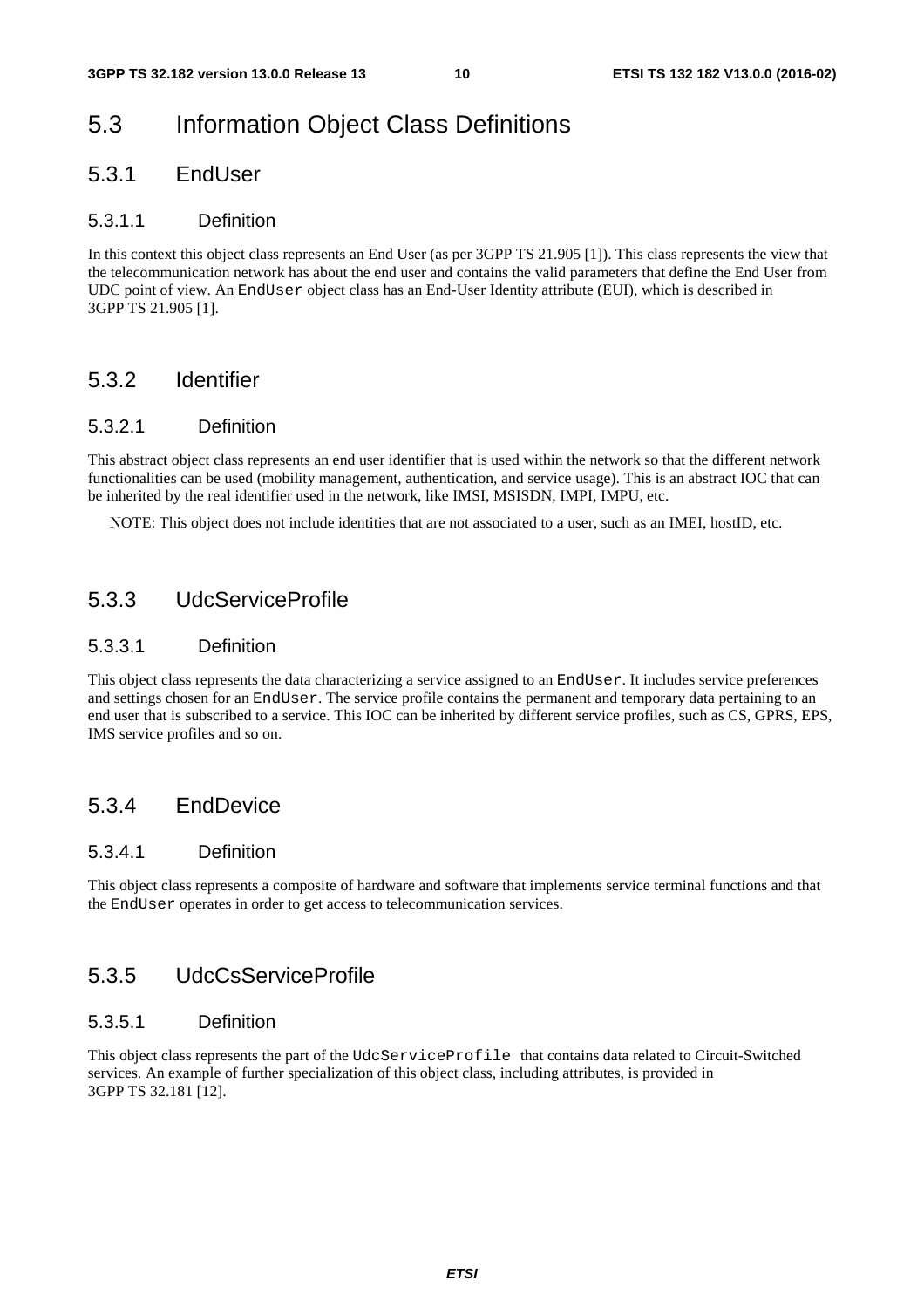### 5.3.6 UdcGprsServiceProfile

#### 5.3.6.1 Definition

This object class represents the part of the UdcServiceProfile that contains data related to Packet-Switched services. An example of further specialization of this object class, including attributes, is provided in 3GPP TS 32.181 [12].

### 5.3.7 UdcEpsServiceProfile

#### 5.3.7.1 Definition

This object class represents the part of the UdcServiceProfile that contains data related to the Evolved Packet System services. An example of further specialization of this object class, including attributes, is provided in 3GPP TS 32.181 [12].

### 5.3.8 UdcImsServiceProfile

#### 5.3.8.1 Definition

This object class represents the part of the UdcServiceProfile that contains data related to IMS services. An example of further specialization of this object class, including attributes, is provided in 3GPP TS 32.181 [12].

#### 5.3.9 MSISDN

#### 5.3.9.1 Definition

In this context this object class represents a Mobile Subscriber Integrated Services Digital Network Number (as per 3GPP TS 23.003 [6]). An MSISDN is allocated from an E.164 numbering plan.

#### 5.3.10 TMST

#### 5.3.10.1 Definition

In this context this object class represents an International Mobile Subscriber Identity (as per 3GPP TS 23.003 [6]).

#### 5.3.11 IMPI

#### 5.3.11.1 Definition

In this context this object class represents an IMS Private User Identity (as per 3GPP TS 23.228 [7]). The Private User Identity takes the form of a Network Access Identifier (NAI), which is defined in IETF RFC 4282 [9]. It is possible for a representation of the IMSI to be contained within the NAI for the private user identity.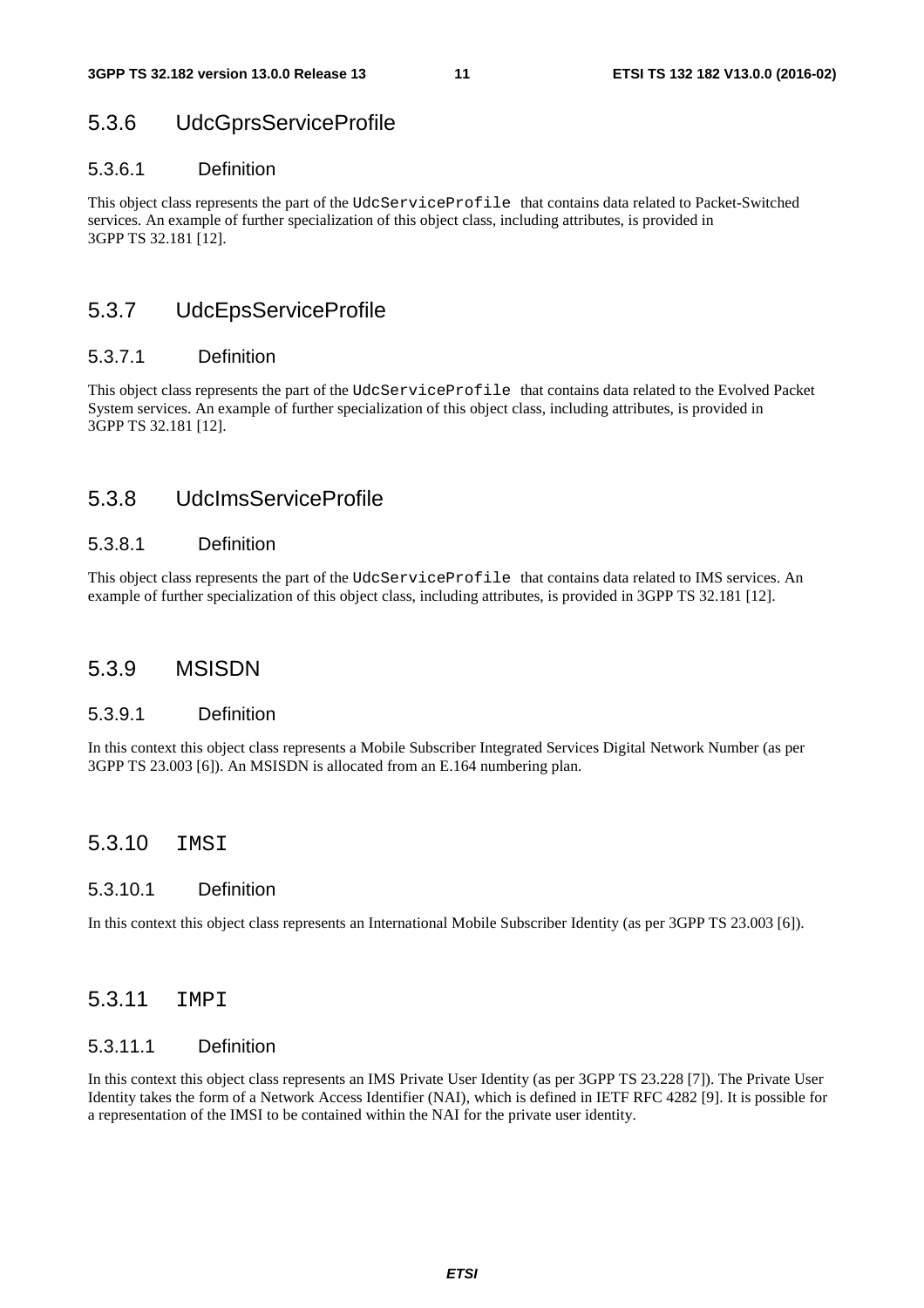#### 5.3.12 IMPU

#### 5.3.12.1 Definition

In this context this object class represents an IMS Public User Identity (as per 3GPP TS 23.228 [7]). An IMPU takes the form of either a SIP URI (see IETF RFC 3261 [11]) or a Tel URI (see IETF RFC 3966 [10]). For UEs that are not equipped with an ISIM application, it is possible to derive a temporary IMPU from the IMSI (see 3GPP TS 23.003 [6] for details).

#### 5.3.13 E164

#### 5.3.13.1 Definition

This object class represents a telephone number crafted according to ITU-T Recommendation E.164 [8].

#### 5.3.14 NAI

#### 5.3.14.1 Definition

This object class represents a Network Access Identifier (as per IETF RFC 4282 [9]).

#### 5.3.15 TelURI

#### 5.3.15.1 Definition

This object class represents a telephone URI (as per IETF RFC 3966 [10]).

#### 5.3.16 SIPURI

#### 5.3.16.1 Definition

This object class represents a SIP URI (as per IETF RFC 3261 [11]).

#### 5.3.17 UdcEndUserGroup

#### 5.3.17.1 Definition

This IOC represents a grouping of several End Users by the operator. The IOC includes information that describes the grouping and criteria for membership.

Examples of UdcEndUserGroup may include the following: Closed User Group, VPN, and market segments.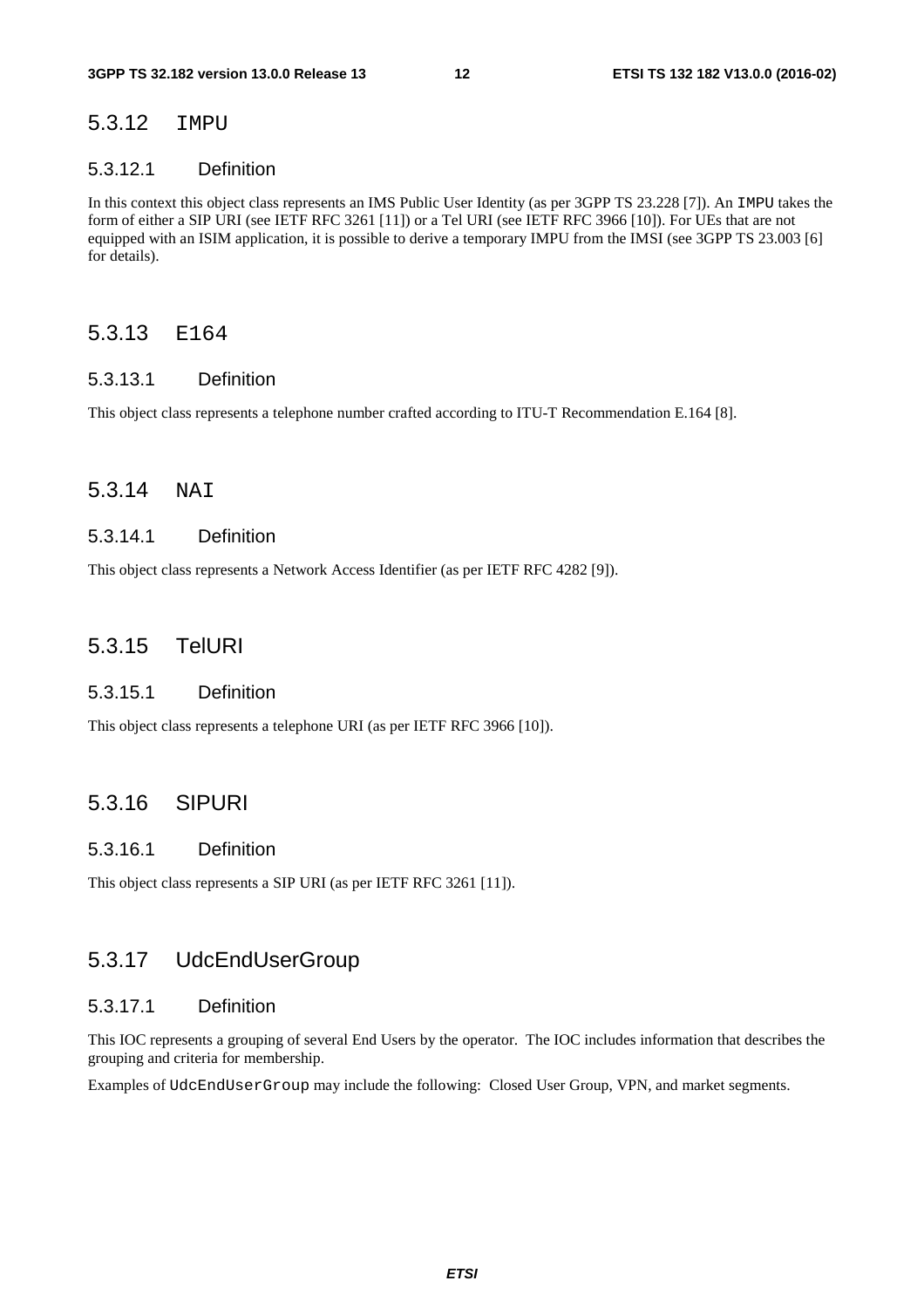### 5.3.18 UdcSubscription

#### 5.3.18.1 Definition

This IOC represents common data shared by a group of UdcServiceProfile instances. This IOC exists due to the relationship of a subscriber to the service provider. The end user can be attached to different UDC subscriptions through UDC Service Profiles for different service usage (e.g. for a private and a professional service usage).

Editor"s Note: The relationship between Identifier and UdcSubscription is left for further study.

### 5.4 Information Relationship Definitions

### 5.4.1. SubscriptionDeterminesSP

#### 5.4.1.1 Definition

This represents the association established between UdcSubscription and UdcServiceProfile due to common data shared by a group of UdcServiceProfile instances.

#### 5.4.2 SPMayIncludeID

#### 5.4.2.1 Definition

This represents the association established between Identifier and UdcServiceProfile.

#### 5.4.3 EUHasSP

#### 5.4.3.1 Definition

This represents the association established between UdcServiceProfile and EndUser due to the fact that any end user who is receiving a service has a service profile associated to it.

### 5.4.4 IdentifierPairsIdentifier

#### 5.4.4.1 Definition

This represents the relation established by instances of Identifier with other instances of Identifier. For example, one instance of Identifier can be an IMPU IOC, and the other and IMPI IOC. The relation of both is generically described by this relationship.

#### 5.4.5 EUIdentifiedByID

#### 5.4.5.1 Definition

This represents an instance of EndUser that aggregates instances of Identifier.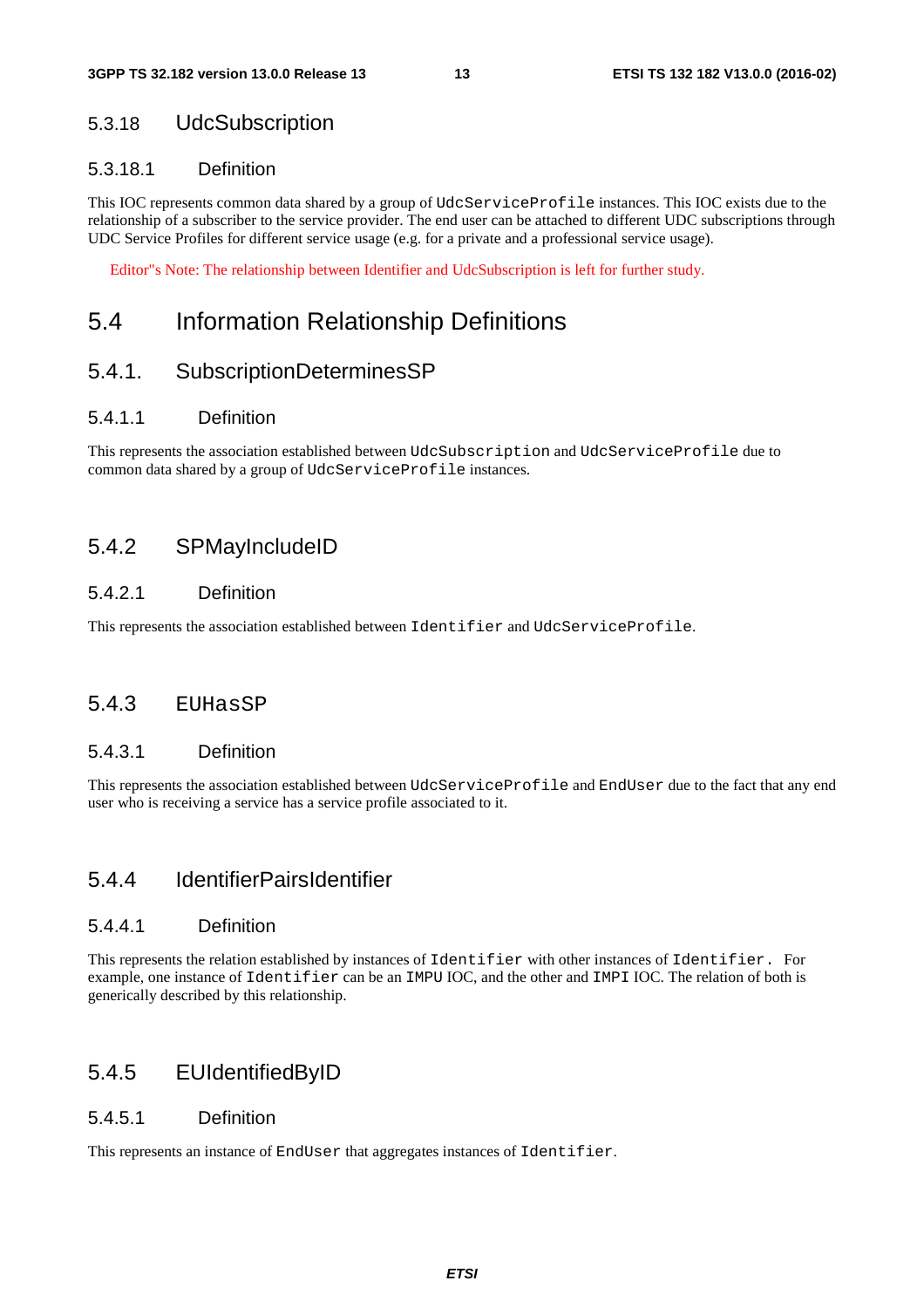### 5.4.6 GroupMembership

#### 5.4.6.1 Definition

This represents the association established between EndUser and UdcEndUserGroup determined due to the operator selecting instances of EndUser belonging to UdcEndUserGroup.

### 5.4.7 TemporarilyPaired

#### 5.4.7.1 Definition

This represents the temporarily association established between EndDevice and Identifiers, and vice versa. The relation is determined by an identifier (such as an MSISDN or an IMPU) being used from end devices, and from an end device being used by identifiers.

### 5.4.8 CSSPcontainsMSISDN

#### 5.4.8.1 Definition

This represents an aggregation from UdcCsServiceProfile to MSISDN.

### 5.4.9 GPRSSPcontainsMSISDN

#### 5.4.9.1 Definition

This represents an aggregation from UdcGprsServiceProfile to one or more instances of MSISDN.

### 5.4.10 EPSSPcontainsMSISDN

#### 5.4.10.1 Definition

This represents an aggregation from UdcEpsServiceProfile to MSISDN.

### 5.4.11 IMSSPcontainsIMPU

#### 5.4.11.1 Definition

This represents an aggregation from UdcImsServiceProfile to IMPU.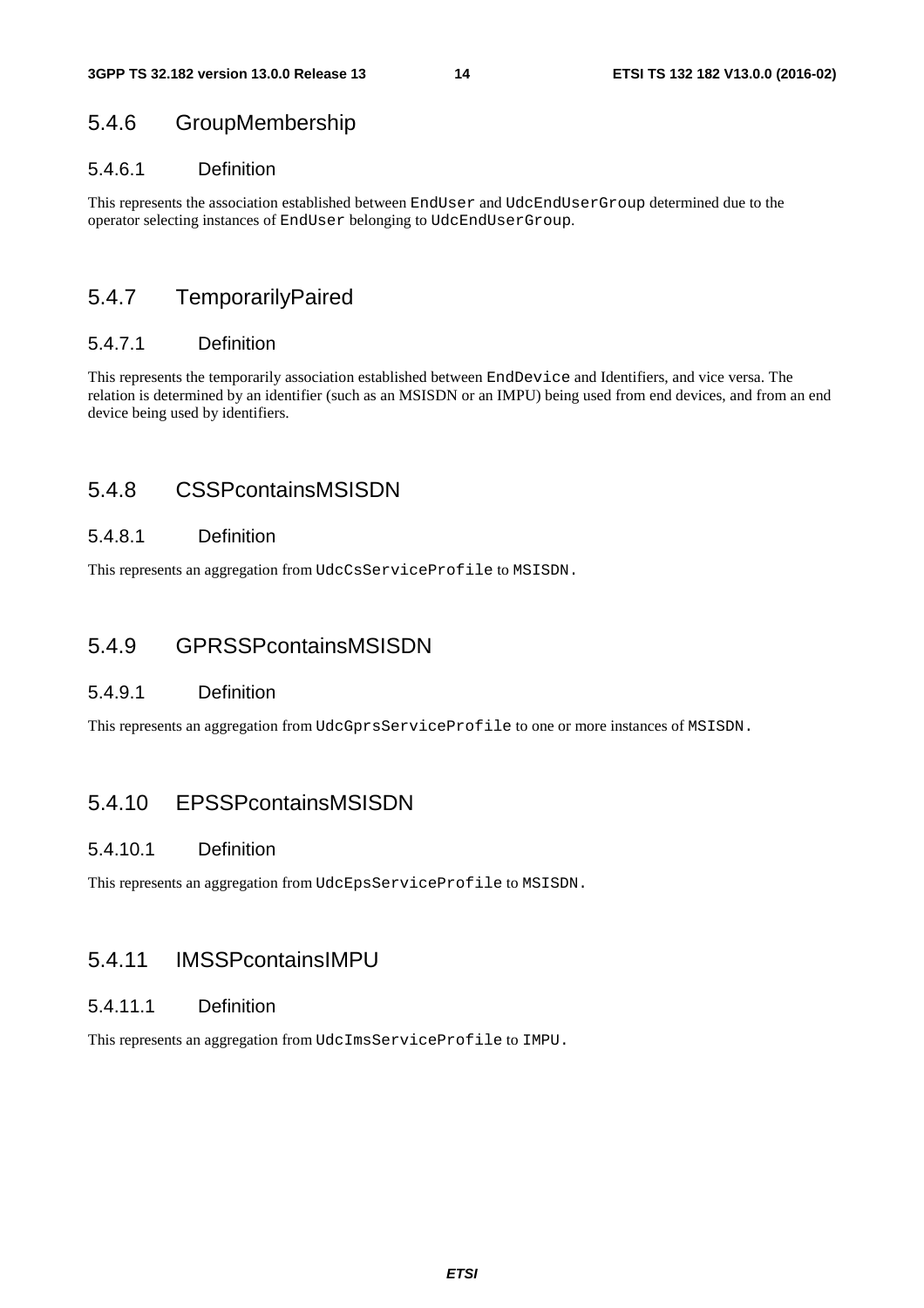### 5.4.12 MSISDNPairsIMSI

#### 5.4.12.1 Definition

This represents the association established between MSISDN and IMSI. This might be the case when an MSISDN uses IMSIs included in a SIM application for authentication purposes.

### 5.4.13 IMPIDerivesFromIMSI

#### 5.4.13.1 Definition

This represents the association established when an IMPI is built from the contents of an IMSI. This might be the case when a UE that is accessing IMS services is not equipped with a ISIM application, but just a USIM application in the UICC. See details of the derivation process in 3GPP TS 23.003 [6].

### 5.4.14 IMPUPairsOrDerivesFromIMPI

#### 5.4.14.1 Definition

This represents the association established when an IMPU is paired with an IMPI, where the IMPI is used for authentication purposes of that IMPU.

### 5.4.15 IMPUDerivesFromIMSI

#### 5.4.15.1 Definition

This represents the association established when an IMPU is derived from an IMSI. This might be the case when a UE that is accessing IMS services is not equipped with an ISIM application, but a USIM application in the UICC. See details of the derivation process in 3GPP TS 23.003 [6].

### 5.4.16 MSISDNTakesFormatOfE164

#### 5.4.16.1 Definition

This represents the association established when an MSISDN is created from an E.164 number.

### 5.4.17 IMPITakesFormatOfNAI

#### 5.4.17.1 Definition

This represents the association established when the IMPI takes the format of a NAI. See details in 3GPP TS 23.003 [6].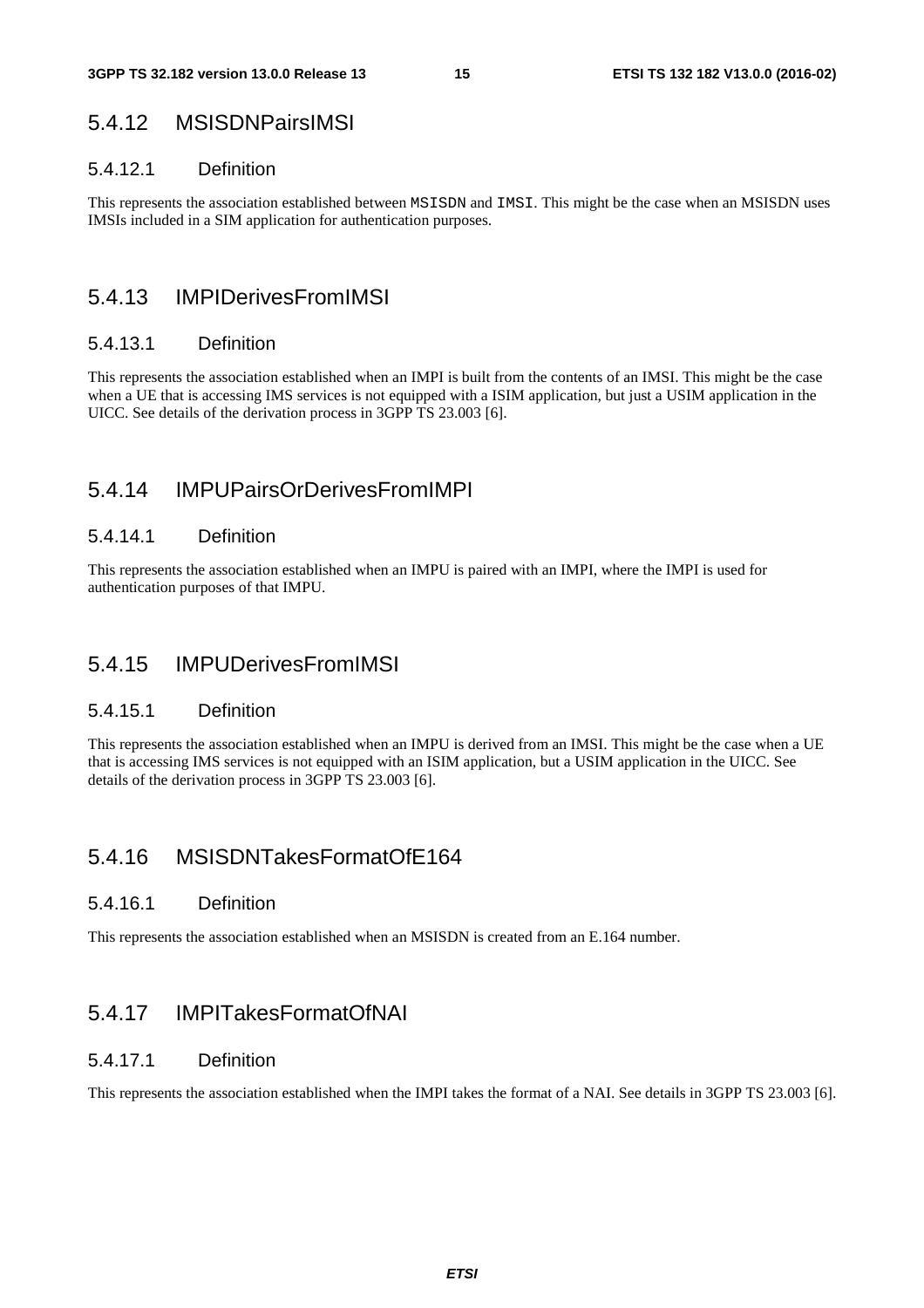### 5.4.18 IMPUTakesFormatOfTelURI

#### 5.4.18.1 Definition

This represents the association established when an IMPU takes the format of a Tel URI. See details in 3GPP TS 23.003 [6].

### 5.4.19 IMPUTakesFormatOfSIPURI

#### 5.4.19.1 Definition

This represents the association established when an IMPU takes the format of a SIP URI. See details in 3GPP TS 23.003 [6].

### 5.4.20 TelURIDerivesFromE164

#### 5.4.20.1 Definition

This represents the association established when a Tel URI is derived from an E.164 number.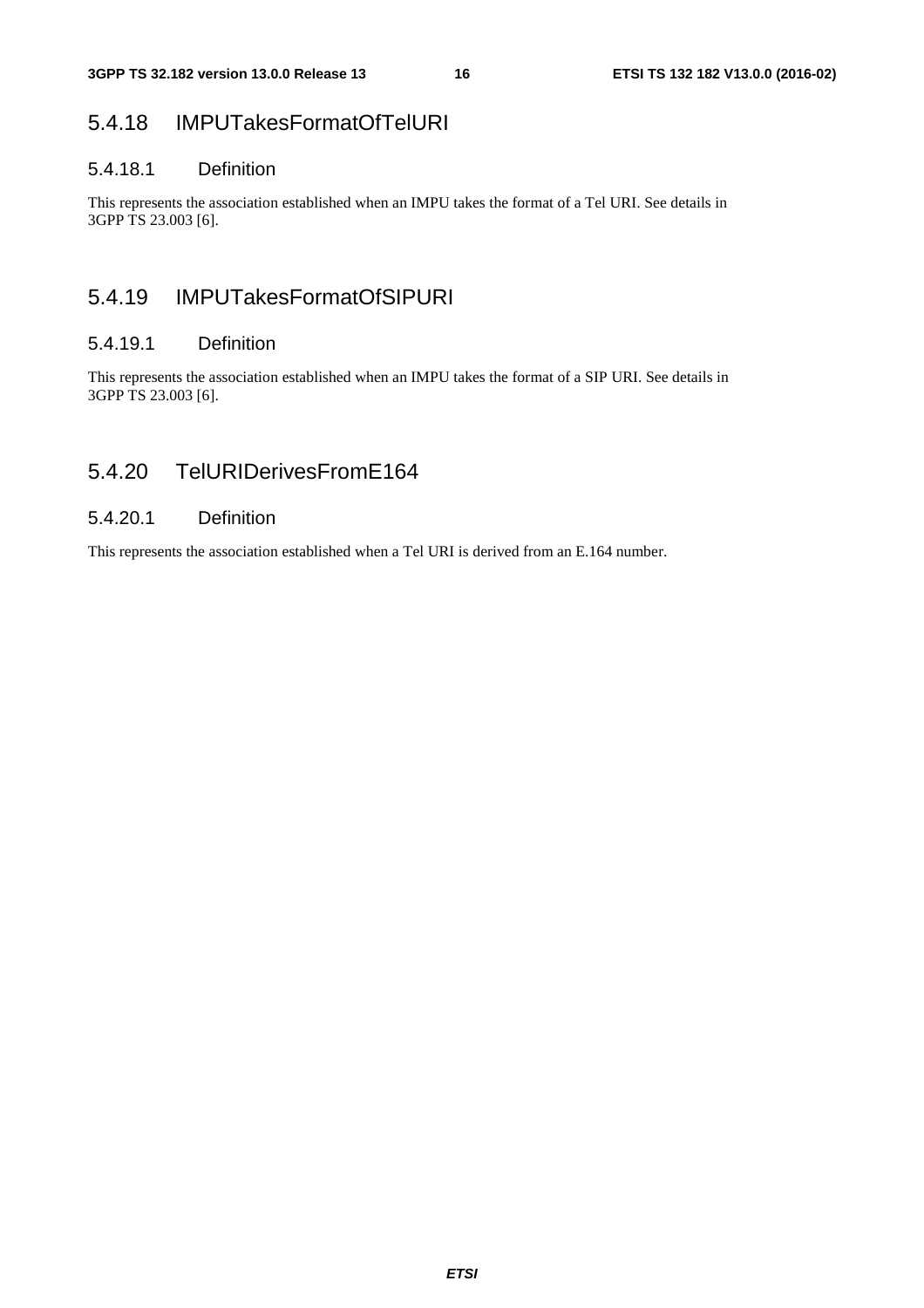# Annex A (informative): Change history

| <b>Change history</b> |               |                     |       |        |                                    |               |               |
|-----------------------|---------------|---------------------|-------|--------|------------------------------------|---------------|---------------|
| <b>Date</b>           | TSG#          | <b>TSG Doc. ICR</b> |       | Rev    | Subject/Comment                    | <b>l</b> Old  | <b>New</b>    |
| 2009-12               | SA#46         | SP-090727 --        |       | $\sim$ | Presentation to SA for information | $\frac{1}{2}$ | 1.0.0         |
| 2010-03               | <b>SA#47</b>  | SP-100067 --        |       | --     | Presentation to SA for Approval    | 1.0.0         | 2.0.0         |
| 2010-03               | $\sim$ $\sim$ | --                  | $- -$ | $-$    | Publication of SA approved version | 2.0.0         | 9.0.0         |
| 2011-03               |               |                     |       |        | Update to Rel-10 version (MCC)     | 9.0.0         | 10.0.0        |
| 2012-09               |               |                     |       |        | Update to Rel-11 version (MCC)     | 10.0.0 11.0.0 |               |
| 2014-10               |               |                     |       |        | Update to Rel-12 version (MCC)     | 11.0.0 12.0.0 |               |
| 2016-01               |               |                     |       |        | Update to Rel-13 version (MCC)     |               | 12.0.0 13.0.0 |